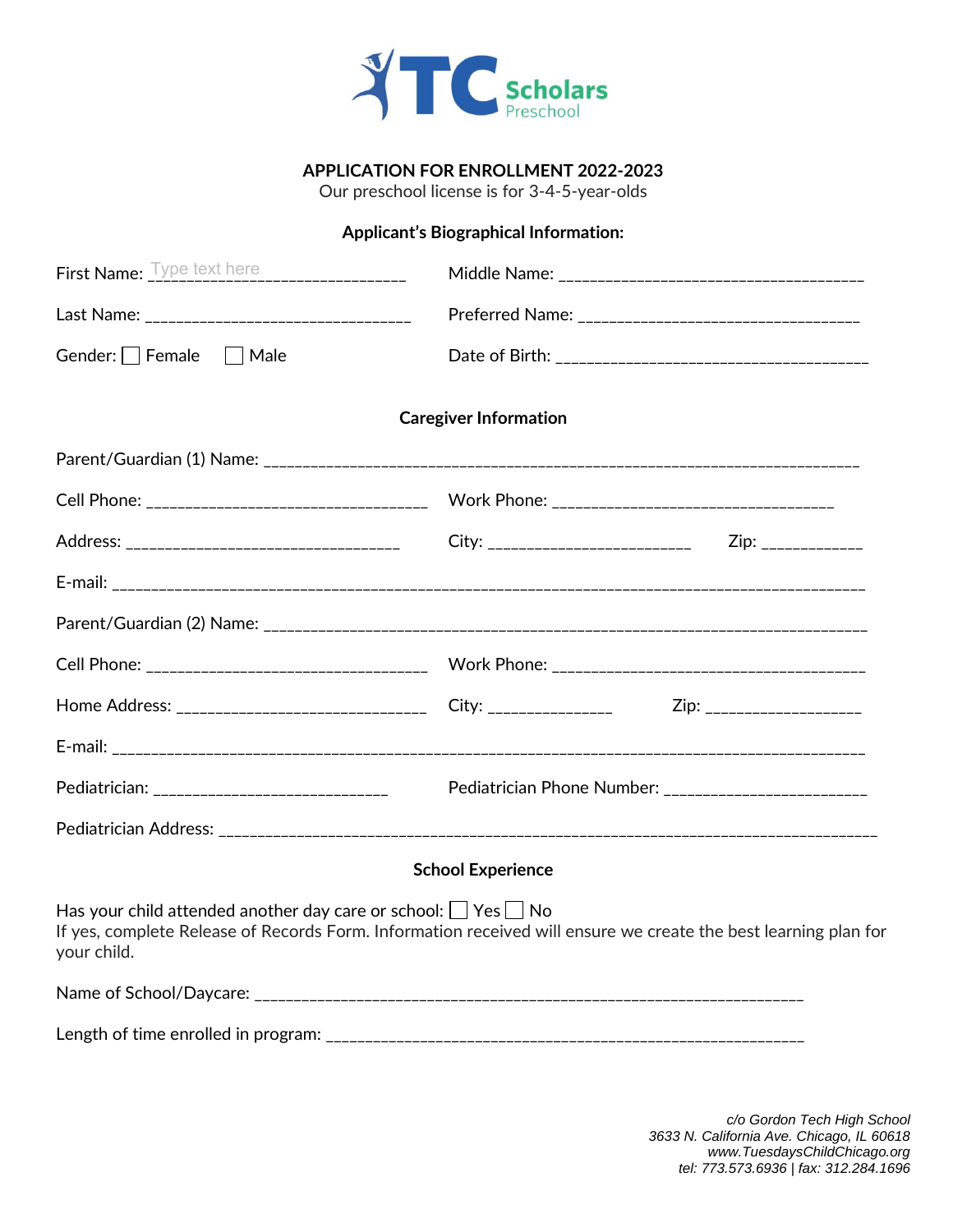

| <b>Medical Information</b>                                                                                                                                                                      |                                                                                |
|-------------------------------------------------------------------------------------------------------------------------------------------------------------------------------------------------|--------------------------------------------------------------------------------|
| Does your child have any known allergies: $\Box$ Yes $\Box$ No<br>If yes, complete a Medical Release form. Information received will ensure we create the best learning plan for<br>your child. |                                                                                |
|                                                                                                                                                                                                 |                                                                                |
| Does your child have any serious medical conditions: $\Box$ Yes                                                                                                                                 | No                                                                             |
|                                                                                                                                                                                                 |                                                                                |
| Will any of these medications need to be administered during preschool hours $\Box$ Yes<br>A separate form will be required from your physician for Tuesday's Child to administer medications   | $\vert$ No                                                                     |
| Please list and note times of administration:                                                                                                                                                   |                                                                                |
|                                                                                                                                                                                                 |                                                                                |
| <b>Pick Up Information</b><br>1. Primary Name: ___________________________                                                                                                                      | Phone Number: _____________________________                                    |
| Relationship: _____________________________                                                                                                                                                     |                                                                                |
| 2. Primary Name: __________________________<br>Relationship:                                                                                                                                    | Phone Number: _____________________________                                    |
|                                                                                                                                                                                                 |                                                                                |
|                                                                                                                                                                                                 | <b>Enrollment Schedule</b><br>For cost, please refer to the fee schedule below |
|                                                                                                                                                                                                 | Preference given to full day enrollment                                        |
| Full Day (9:00 AM - 3:00 PM)                                                                                                                                                                    | Morning Session (9:00AM - Noon)                                                |
| 5 Days a Week   Monday-Friday                                                                                                                                                                   | 5 Days a Week   Monday-Friday                                                  |
| 4 Days a Week   Monday-Thursday                                                                                                                                                                 | 4 Days a Week   Monday-Thursday                                                |
| 3 Days a Week   Monday, Wednesday, Friday<br>2 Days a Week   Tuesday, Thursday                                                                                                                  | 3 Days a Week   Monday, Wednesday, Friday<br>2 Days a Week   Tuesday, Thursday |

*c/o Gordon Tech High School 3633 N. California Ave. Chicago, IL 60618 www.TuesdaysChildChicago.org tel: 773.573.6936 | fax: 312.284.1696*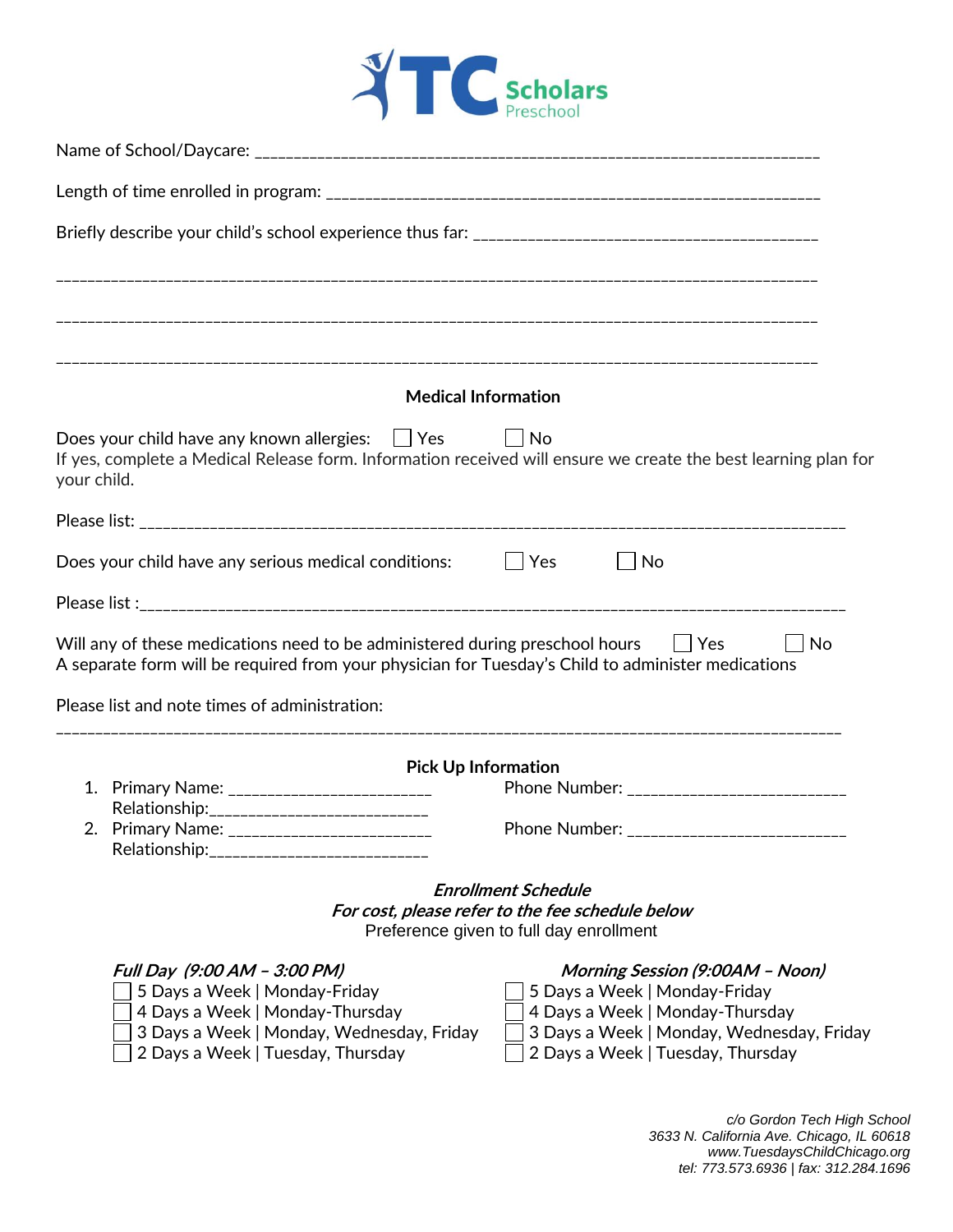

#### **Before Care For cost, please refer to the fee schedule below Priority to those who sign up for full day 5 Days a Week**

#### **Parental Consent**

Parents or Guardians agree that Student shall be enrolled in Before Care for TC Scholars Preschool for the school year 2022-2023. Please select the amount of days you wish to be enrolled and what days your child will be attending. **Before Care (8:00-9:00 A.M.)** Families who arrive after 8:15 will be asked to wait until the doors open at 9:00 am when school starts. The teaching staff is engaged in planning time from 8:15 am to 9:00 am.

| □ 5 Days a Week  ___ Monday ____ Tuesday ____ Wednesday ___ Thursday ___ Friday |                                     |  |
|---------------------------------------------------------------------------------|-------------------------------------|--|
| □ 4 Days a Week   ___ Monday ____Tuesday ____Wednesday ___ Thursday ___ Friday  |                                     |  |
| □ 3 Days a Week   ___ Monday ____Tuesday ____Wednesday ___ Thursday ___ Friday  |                                     |  |
| □ 2 Days a Week   ___ Monday ____Tuesday ____Wednesday ___ Thursday ___ Friday  |                                     |  |
|                                                                                 | <b>Enrollment Information</b>       |  |
| Application Date: _                                                             | Year Applying for: $\Box$ 2022-2023 |  |

|                                             | $1$ can $1$ wpights $1011$ $12022$ EUEU            |
|---------------------------------------------|----------------------------------------------------|
| Age as of September $1^\mathrm{st}$ , 2022: | Program Information: $\Box$ Pre-k 3 $\Box$ Pre-k 4 |
|                                             |                                                    |
| Parent's Name:                              |                                                    |
|                                             | Date:                                              |

Please submit this completed application with payment to: [admin@tuesdayschildchicago.org](mailto:admin@tuesdayschildchicago.org)

. You will be contacted with 2-3 business days regarding your application.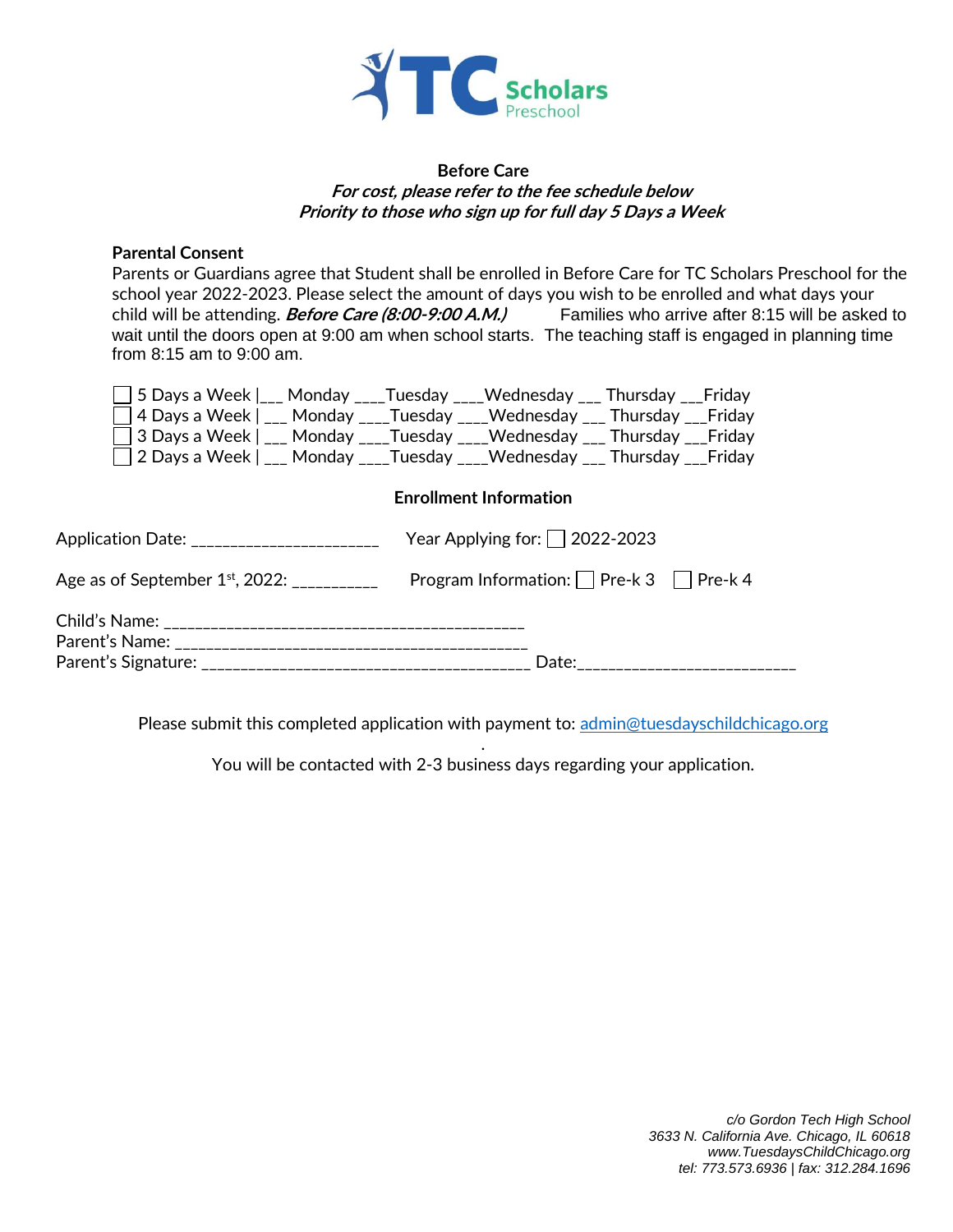

### **PRESCHOOL FEE SCHEDULE**

#### **1. Parental Consent**

Parents or Guardians agree that Student shall be enrolled in TC Scholars Preschool for the school year 2022-2023

 $\Box$  5 Days a Week | Monday-Friday  $\Box$  5 Days a Week | Monday-Friday

- $\Box$  4 Days a Week | Monday-Thursday  $\Box$  4 Days a Week | Monday-Thursday
- $\Box$  3 Days a Week | Monday, Wednesday, Friday  $\Box$  3 Days a Week | Monday, Wednesday, Friday
- 2 Days a Week | Tuesday, Thursday 2 Days a Week | Tuesday, Thursday

### **Full Day (9:00 AM – 3:00 Pm) Morning Session (9:00AM – Noon)**

- 
- 
- 
- 

#### 2. **Non-refundable Fees and Deposits**

Parent or Guardians agree to pay to Tuesday's Child the following non-refundable fees and deposits:

- a. Tuition Deposit: For new and re-enrolling students, Parents or Guardians agree to pay a Tuition Deposit in the amount of \$1,000. The Tuition Deposit is due upon Enrollment of the Student in TC Scholars Preschool or at the signing of this contract.
- b. Annual Tuition: All students are required to pay the set tuition payments as described below.

#### 3. **Tuition Payment Options**

By initialing one of the options below, Parents or Guardians have chosen to pay the Annual Tuition according to the payment terms set forth as follows:

**Monthly Payments for full day program** | If Parents or Guardians choose the Monthly Payments Option, Parents or Guardians agree to permit Tuesday's Child to automatically process the Monthly Tuition Rate, equal to the Annual Tuition, minus the \$1000 deposit, divided by 9 (Aug.-Apr.), on the fifteenth (15) day of the prior month using the method designated below.

 $\Box$  5 Days a Week (Full-Day) | \$15,000 total (\$1560/August\$1,555/month for 8 months)  $\Box$  4 Days a Week (Full-Day) | \$13,500 total (\$1396/August; \$1388/month for 8 months)  $\overline{\phantom{x}}$  3 Days a Week (Full-Day)| \$11,500 total (\$1164/August; 1167/month for 8 months)  $\Box$  2 Days a Week (Full-Day) | \$8,500 total (\$836/August; \$833/month for 8 months)

**One-Time Annual Payment** |If Parents or Guardians choose the One-Time Annual Payment Option, Tuesday's Child will discount the Annual Tuition by \$250

5 Days a Week (Full-Day) | \$15,000 total (\$14,750 charged)

4 Days a Week (Full-Day) | \$13,500 total (\$13,250 charged)

3 Days a Week (Full-Day)| \$11,500 total (\$11,250 charged)

 $\Box$  2 Days a Week (Full-Day)| \$8,500 total (\$8,250 charged)

*c/o Gordon Tech High School 3633 N. California Ave. Chicago, IL 60618 www.TuesdaysChildChicago.org tel: 773.573.6936 | fax: 312.284.1696*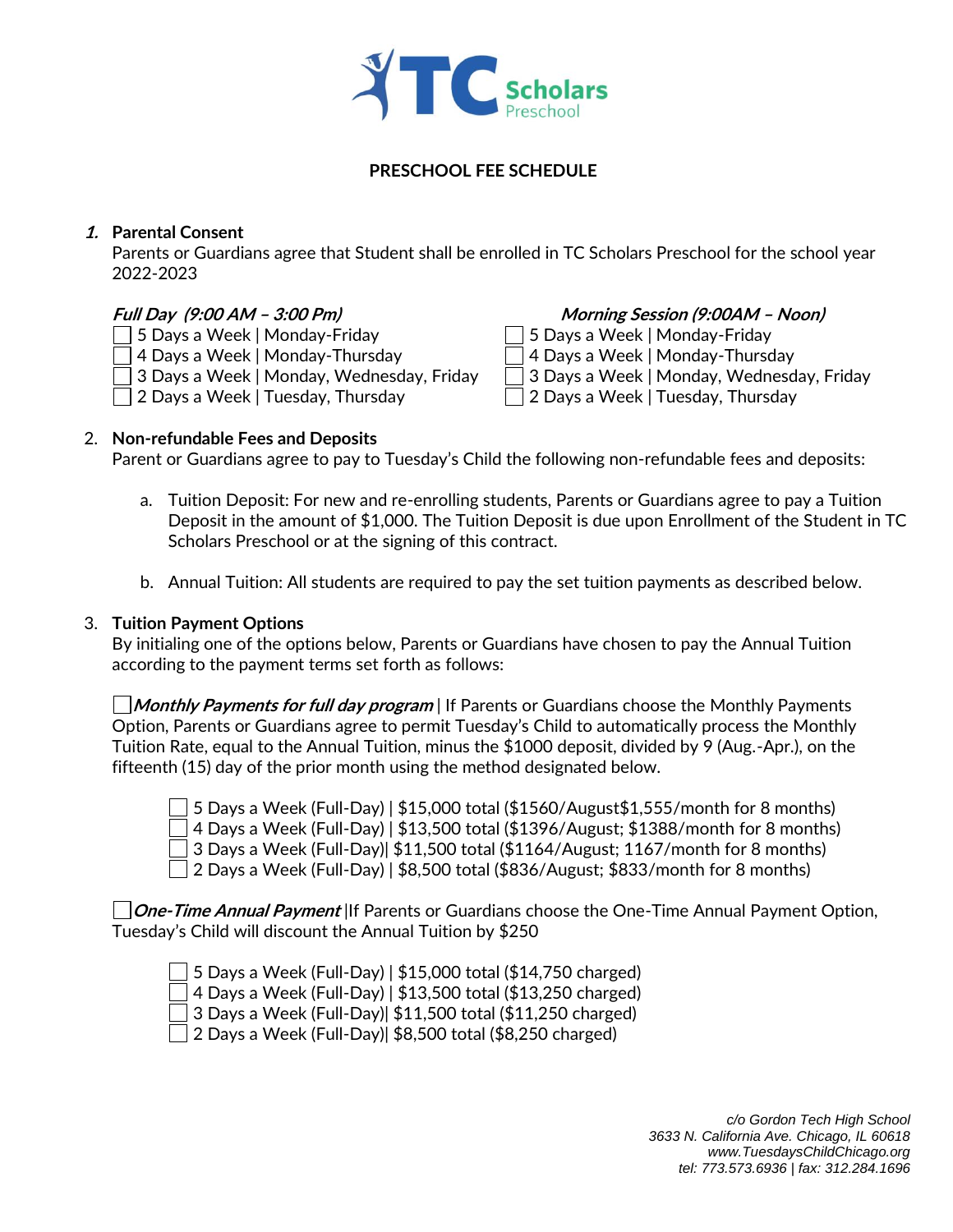

**Monthly Payments for half day program** | If Parents or Guardians choose the Monthly Payments Option, Parents or Guardians agree to permit Tuesday's Child to automatically process the Monthly Tuition Rate, equal to the Annual Tuition, minus the \$1000 deposit, divided by 9 (Aug.-Apr.), on the fifteenth (15) day of the prior month using the method designated below.

 $\Box$  5 Days a Week (Half-Day) | \$10,000 total (\$1,000/month for 9 months)

 $\Box$  4 Days a Week (Half-Day) | \$8,500 total (\$832/August; \$834/month for 8 months)

3 Days a Week (Half-Day) | \$6,500 total(\$612/August; \$611/month for 8 months)

 $\Box$  2 Days a Week (Half-Day) | \$4,500 total (\$388/August; \$389/month for 8 months)

**One-Time Annual Payment** |If Parents or Guardians choose the One-Time Annual Payment Option, Tuesday's Child will discount the Annual Tuition by \$250

 $\Box$  5 Days a Week (Half-Day) | \$9,750 total (\$8,750 charged)  $\Box$  4 Days a Week (Half-Day) | \$8,250 total (\$7,250 charged) 3 Days a Week (Half-Day) | \$6,250 total (\$5,250 charged)  $\Box$  2 Days a Week (Half-Day) | \$4,250 total (\$3,250 charged)

#### **4. Early Withdrawal or Tuesday's Child Termination**

- a. Return of Fees and Deposits. Parents or Guardians agree and understand that the Application Fee and Tuition Deposit are non-refundable. Parents or Guardians also agree and understand the Tuition Deposit will be applied towards their total tuition.
- b. Tuition Payments: Parents or Guardians agree and understand: Early withdrawal of the Student from TC Scholars Preschool requires written notification with a 60 day advance written notice. Refunds will be calculated on a daily basis from 60 days of receipt of the written notice of the date of withdrawal. Tuition is not refundable for absence.
- c. Termination: Tuesday's Child reserves the right to terminate this Enrollment Contract and disenroll Students from TC Scholars Preschool with or without notice for any reason. Parents or Guardians agree and understand that termination of this Enrollment Contract and disenrollment of Student from TC Scholars Preschool will result in an immediate stop to future billing and a refund based on any payments for services not yet rendered.
- d. Payment Authorization Form. This contract will act as a Payment Authorization Form for all tuition payments, late fees and other charges that may be incurred.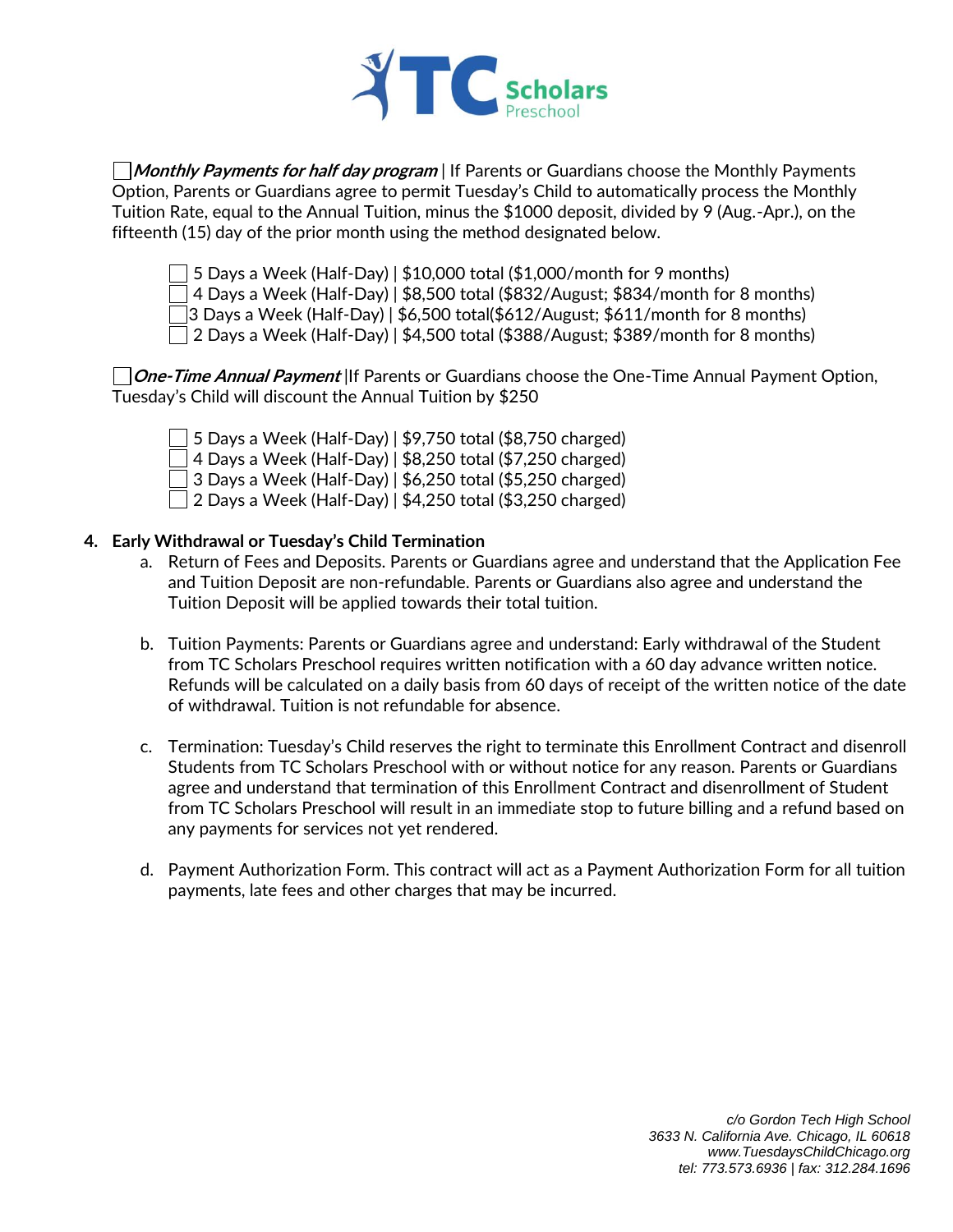

#### **Before Care Fees**

#### **1. Parental Consent**

Parents or Guardians agree that Student shall be enrolled in Before Care for TC Scholars Preschool for the school year 2022-2023. Please select the amount of days you wish to be enrolled and what days your child will be attending. Families who arrive after 8:15 will be asked to wait until the doors open at 9:00 am when school starts. The teaching staff is engaged in planning time from 8:15 am to 9:00 am.

#### **Before Care (8:00-9:00 A.M.)**

| □ 5 Days a Week  ___ Monday ____Tuesday ____Wednesday ___ Thursday ___Friday  |  |  |  |
|-------------------------------------------------------------------------------|--|--|--|
| □ 4 Days a Week   ___ Monday ____Tuesday ____Wednesday ___ Thursday ___Friday |  |  |  |
| □ 3 Days a Week   ___ Monday ____Tuesday ____Wednesday ___ Thursday ___Friday |  |  |  |
| □ 2 Days a Week   ___ Monday ____Tuesday ____Wednesday ___ Thursday ___Friday |  |  |  |

#### 2. **Before Care Payment**

**Monthly Payments** | If Parents or Guardians choose the Monthly Payments Option, Parents or Guardians agree to permit Tuesday's Child to automatically process the Monthly Before Care fee on the fifteenth (15) day of the prior month using the method designated below.

- $\Box$  5 Days a Week | \$200/mth
- $\Box$  4 Days a Week | \$160/mth
- $\Box$  3 Days a Week | \$120/mth
- $\Box$  2 Days a Week | \$80/mth

**One-Time Annual Payment** |You may choose to be charged a one-time fee for the school year.

- $\overline{\phantom{a}}$  5 Days a Week | \$2,000 total
- $\Box$  4 Days a Week | \$1,600 total
- $\Box$  3 Days a Week  $\vert$  \$1,200 total
- $\Box$  2 Days a Week | \$800 total

All students will be accepted on a conditional basis. Parents or Guardians may be asked to withdraw Student if Tuesday's Child determines, in its sole discretion, that the program is not meeting Student's needs or that the student's presence is having an adverse effect on the program.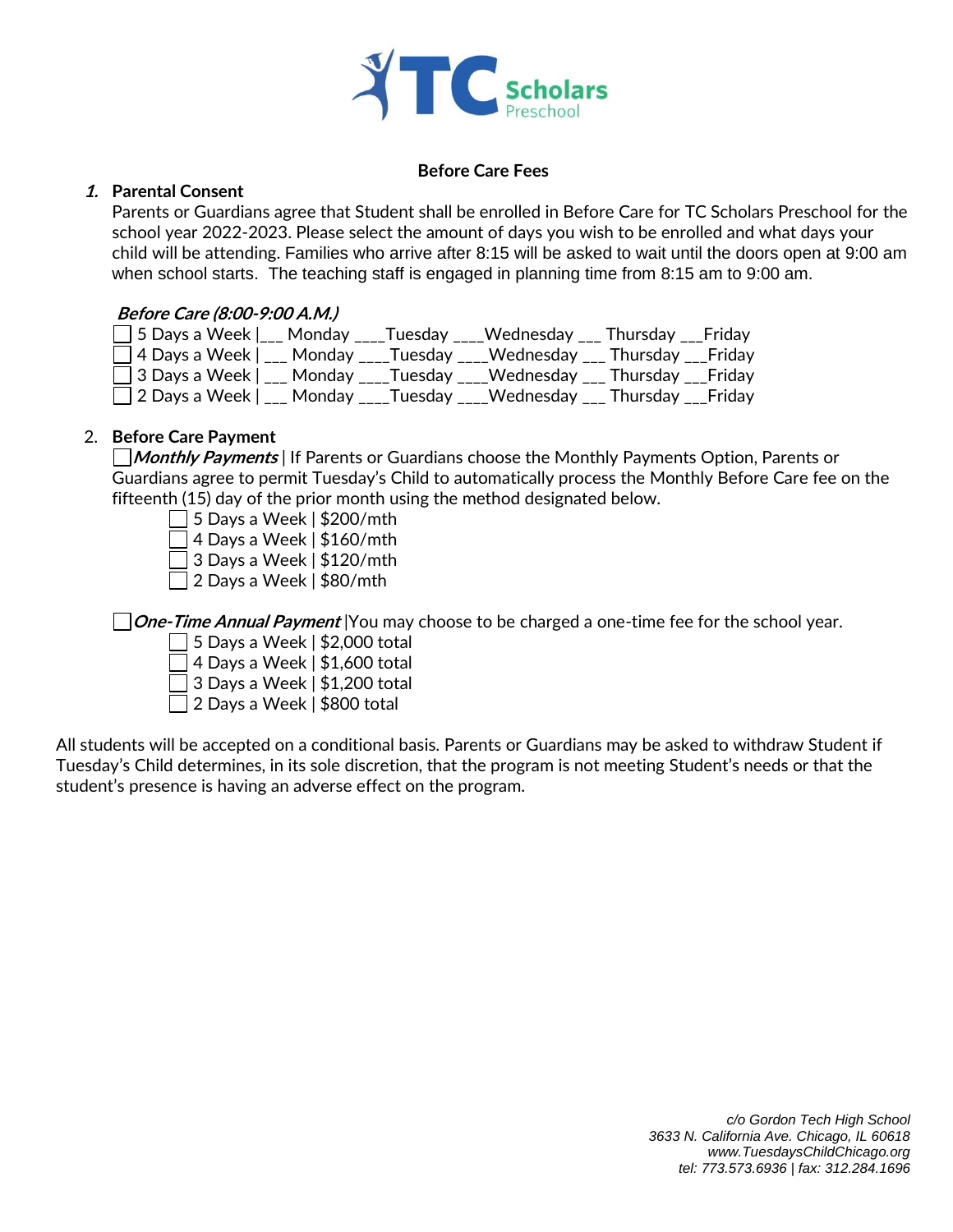

#### **Consent for Release/Exchange of Student Records and Information**

Student's Name: \_\_\_\_\_\_\_\_\_\_\_\_\_\_\_\_\_\_\_\_\_\_\_\_\_\_\_ Date of Birth: \_\_\_\_/\_\_\_\_\_/\_\_\_\_\_\_\_

I hereby give permission to verbally speak with and release/exchange/disclose the following:

\_\_\_ All School Student Records, including, but not limited to: personally identifying information; cumulative-permanent record; special education records; academic transcript; discipline records; health records; attendance records; and test scores.

#### **Only Specific School Records:**

| Personally, Identifying Information |                    | __Special Education Record (e.g. IEP, Evaluations, 504 plans) |
|-------------------------------------|--------------------|---------------------------------------------------------------|
| Cumulative/Permanent Record         | Health Records     | Disciplinary Records                                          |
| __Progress Monitoring Data          | Attendance Records | Test Scores                                                   |
| $\_\_$ Other (Specify): $\_\_$      |                    |                                                               |

# **Health/Medical Information:**

|                                                       | ___Any and all records in the possession of ________________________________ including mental health, HIV and/or                                                                                                                                                                          |
|-------------------------------------------------------|-------------------------------------------------------------------------------------------------------------------------------------------------------------------------------------------------------------------------------------------------------------------------------------------|
|                                                       | substance abuse records ___Records regarding treatment for the following condition or injury ____________________                                                                                                                                                                         |
|                                                       | $\frac{1}{2}$ Records covering the period of time between $\frac{1}{2}$ = $\frac{1}{2}$ = $\frac{1}{2}$ = $\frac{1}{2}$ = $\frac{1}{2}$ = $\frac{1}{2}$ = $\frac{1}{2}$ = $\frac{1}{2}$ = $\frac{1}{2}$ = $\frac{1}{2}$ = $\frac{1}{2}$ = $\frac{1}{2}$ = $\frac{1}{2}$ = $\frac{1}{2}$ = |
| Other: __________________________                     |                                                                                                                                                                                                                                                                                           |
|                                                       |                                                                                                                                                                                                                                                                                           |
| This information is to be released/exchanged between: |                                                                                                                                                                                                                                                                                           |
| Agency (ies)/School(s): ___________________________   | Tuesday's Child                                                                                                                                                                                                                                                                           |
|                                                       | AND 3633 N. California Ave, Chicago, IL 60618                                                                                                                                                                                                                                             |
|                                                       |                                                                                                                                                                                                                                                                                           |

**Purpose:** This information is to be disclosed upon request and will be used for the following purpose(s):

Phone:\_\_\_\_\_\_\_\_\_\_\_\_\_\_\_\_\_\_\_\_\_\_\_\_\_\_\_\_\_\_\_\_\_\_\_\_\_\_\_\_\_ Fax: \_\_\_\_\_\_\_\_\_\_\_\_\_\_\_\_\_\_\_\_\_\_\_\_\_\_\_\_\_\_\_\_\_\_\_\_\_\_\_\_\_\_

| Educational evaluation and program planning | Medical evaluation and treatment                        |
|---------------------------------------------|---------------------------------------------------------|
| Health assessment and planning              | Referral to a separate day school/residential facility+ |
| Independent Educational Evaluation          | Other:                                                  |

These disclosures are authorized pursuant to the Family Education Rights and Privacy Act (20 U.S.C. Section 1232g), the Illinois School Student Records Act (105 ILCS 10/1 et seq.), and the Illinois Mental Health and Developmental Disability Confidentiality Act (740 ILCS 110/1 et seq.). I understand that I have the right to inspect and copy the information to be disclosed, challenge its contents, and limit my consent to designated records or portions of the information contained in those records. I understand that I may revoke this authorization at any time by submitting written notice of the withdrawal of my consent to the local school district representative. I understand that my revocation of this authorization will not be effective for actions taken by the school district or health care provider in reliance upon my authorization and prior to notice of my revocation. I understand that failing to authorize disclosure of records may adversely impact the educational programming and/or medical treatment for my child. I recognize that health records, once received by the school district may not be protected by HIPAA Privacy Rules but will become educational records protected by the Family Educational Rights and Privacy Act (20 U.S.C. Section 1232g). I understand that if I refuse to sign, such refusal will not interfere with my child's ability to obtain health care. I understand that I have the right to inspect and copy educational records and to challenge their contents.

This authorization is valid for one (1) calendar year from the date of signed consent indicated below.

| Parent Signature | Date | Student Signature required for mental health records if under 12 - Date |
|------------------|------|-------------------------------------------------------------------------|
|                  |      |                                                                         |

Witness Signature Date